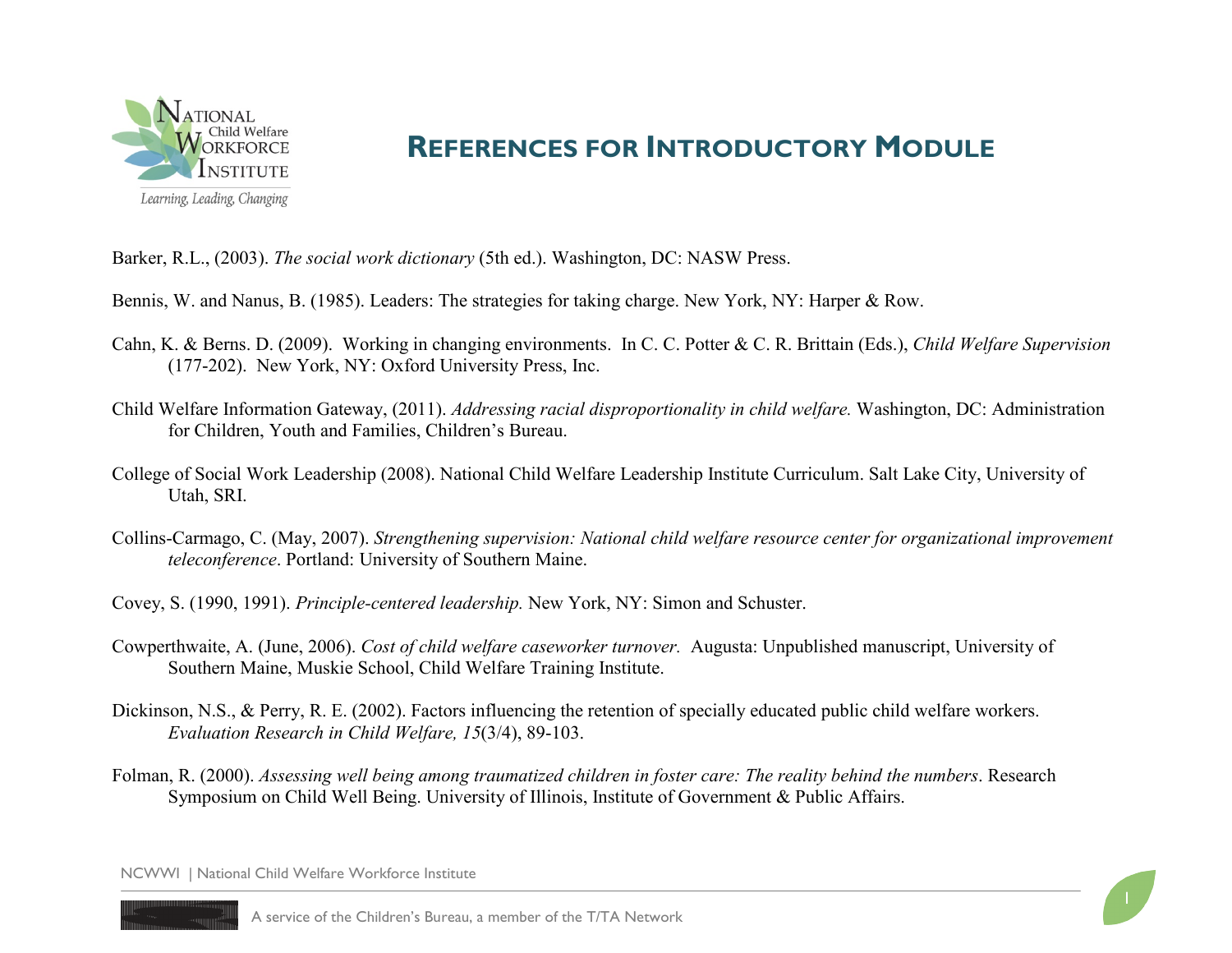- Flower, C., McDonald, J., & Sumski, M. (2005). *Review of turnover in Milwaukee County private agency child welfare ongoing case management staff*. Bureau of Milwaukee County, WI.
- Faller, K.C., Masternak, M., Grinnel-Davis, C., Grabarek, M., Sieffert, J. and Bernotavicz, F. (2009). Realistic job previews in child welfare: State of innovation and practice*. Child Welfare.*
- Fixsen, D. L., Naoom, S. F., Blase, K. A., Friedman, R. M., & Wallace, F. (2005). *Implementation research: A synthesis of the literature.* Tampa, FL: National Implementation Research Network. Retrieved from http://www.fpg.unc.edu/~nirn/resources/publications/Monograph/pdf/Monograph\_full.pdf.
- Glisson C & Green, P. (2006) The effects of organizational culture & climate on the access to mental health care in child welfare  $\&$ juvenile justice systems. *Administration & Policy in Mental Health & Mental Health Services Research*, *33*, 433-448.
- Hess, P., Folaron, G., & Jefferson, A. (1992). Effectiveness of family reunification services: An innovative evaluative model. *Social Work*, *37*(4).
- Larson, S.A., & Hewitt, A.S. (2005). *Staff recruitment retention, and training strategies for community human services organizations*. Baltimore, MD: Paul H. Brookes Publishing Co.
- Leonard-Barton, D., & Kraus, W. A. (1985). Implementing new technology, *Harvard Business Review*, 6, 102-110.
- Maine Child Welfare Training Institute (2006). *When the child speaks: Impact of caseworker turnover on children and youth.* Augusta, University of Southern Maine, Muskie School.

National Child Welfare Workforce Institute (2010). L*eadership competency framework.* Albany, NY: Author.

- National Council on Crime and Delinquency. (2006). *Relationship between staff turnover, child welfare system functioning and recurrent child abuse*. Retrieved May 10, 2006, from the Cornerstones for Kids Web site: http://www.cornerstones4kids.org/images/nccd\_relationships\_306.pdf
- Office of Data, Analysis, Research and Evaluation, Administration for Children, Youth, and Families. (2013, September). *Recent demographic trends in foster care [Data Brief 2013-1].* Washington, DC: Author.
- Preston, M. S. (2004). Mandatory management training for newly hired child welfare supervisors: A divergence between management research and training practice. *Administration in Social Work*, 28(2), 81-97.

NCWWI | National Child Welfare Workforce Institute